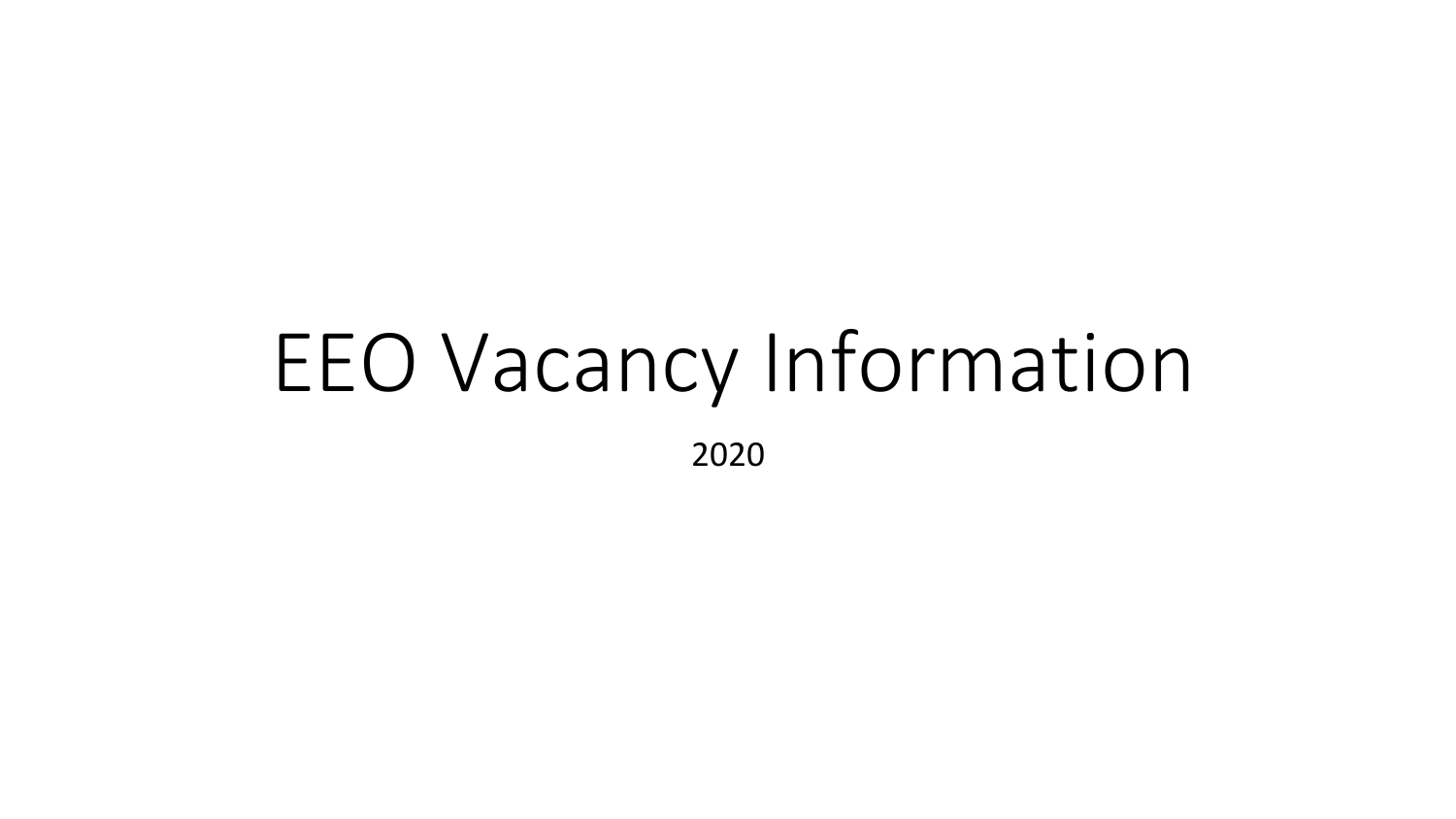| <b>EEO Vacancy Information for 2020</b><br>San-Dow Broadcasting, JMD Broadcasting: WWMS-WSYE-WZLQ-WELO<br>DBA, Mississippi Radio Group, Tupelo, MS |                       |                   |             |                  |
|----------------------------------------------------------------------------------------------------------------------------------------------------|-----------------------|-------------------|-------------|------------------|
| <b>Position, Salesperson</b>                                                                                                                       | <b>Source of Hire</b> | <b>Interviews</b> | Recruitment | <b>Responses</b> |
| <b>Megan Tharp</b>                                                                                                                                 | Indeed,               | 3                 | Attached    | 75               |
| <b>Position, Salesperson</b>                                                                                                                       | <b>Source of Hire</b> | <b>Interviews</b> | Recruitment | <b>Responses</b> |
| <b>Mark Maharrey</b>                                                                                                                               | On-Air,               | 4                 | Attached    | 55               |

San-Dow Broadcasting and JMD Broadcasting Outreach Statement (aka, Mississippi Radio Group: WWMS, WSYE, WZLQ, WELO) The stations of the Mississippi Radio Group strive each year to aggressively recruit for all open positions. Each opening is distributed to several outreach locations including colleges and universities in Northeast Mississippi. It is also important to us to participate in various Job Fairs in our state to attempt to recruit qualified applicants from diverse backgrounds. At times we recruit nationwide utilizing www.allaccess.com.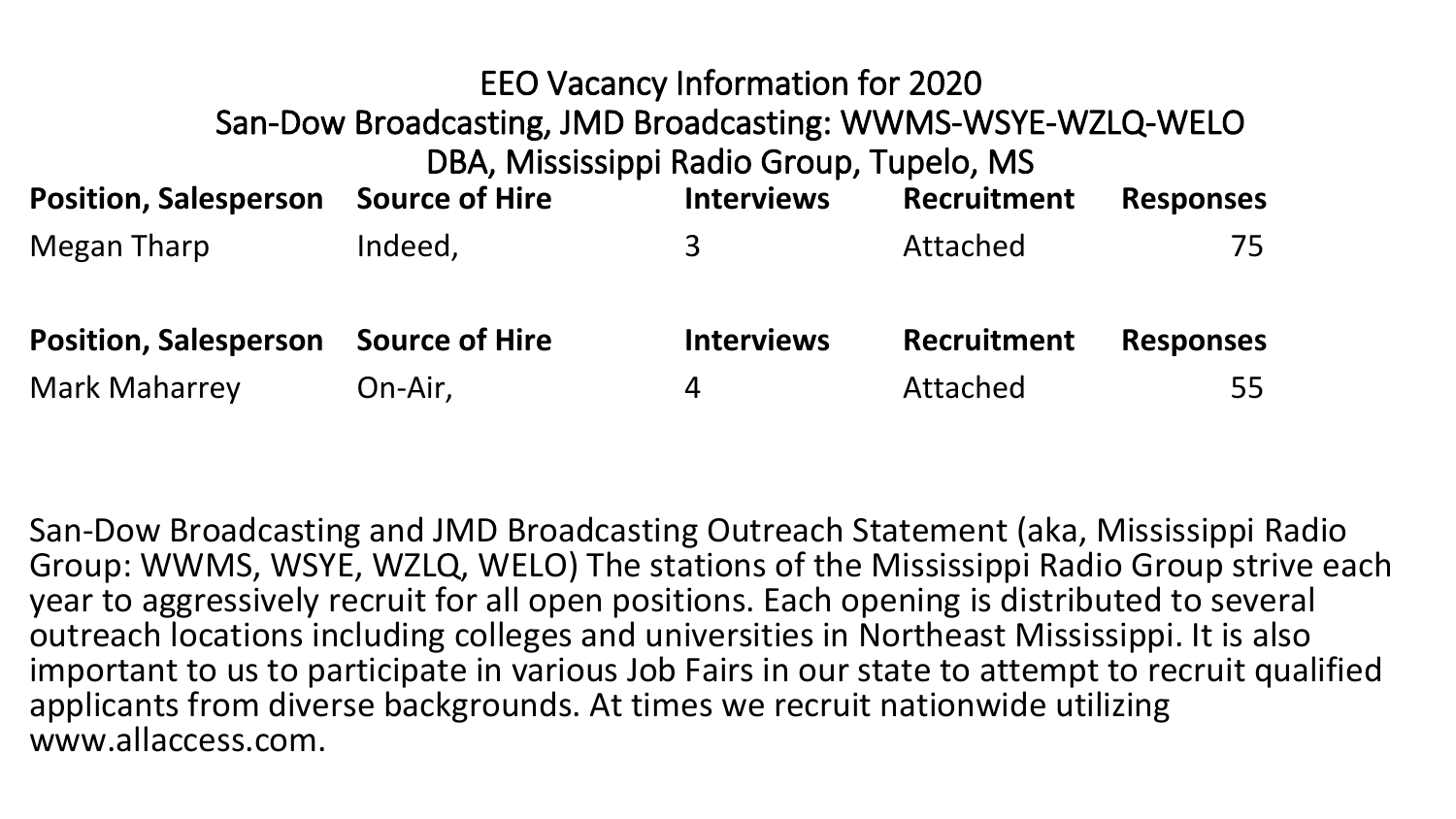## New Hire EEO Summary Report 2019

- Megan Tharp was hired on March 17, 2020. This opening became available after a vacancy developed for one salesperson. We posted the position on all of our standard sites and locations (see recruiting sources, attached). Following the due diligence that is required to find a new employee, we found Megan from Indeed and on-air recruitment). After interviewing 9 people and 3 individual interviews, we hired Megan to perform sales in our markets.
- Mark Maharrey was hired on October 12, 2020. This opening became available as a need for an extra salesperson. We posted the position on all of our standard sites and locations (see recruiting sources, attached). Mark has been in broadcast sales and management for over 20 years and most recently, the market manager for a cluster of local stations with major broadcast company. Mark was released due to company downsizing and a six month non-compete agreement. Once his non compete was complete, he contacted us about the opening. He had heard about the opening via our on-air announcements.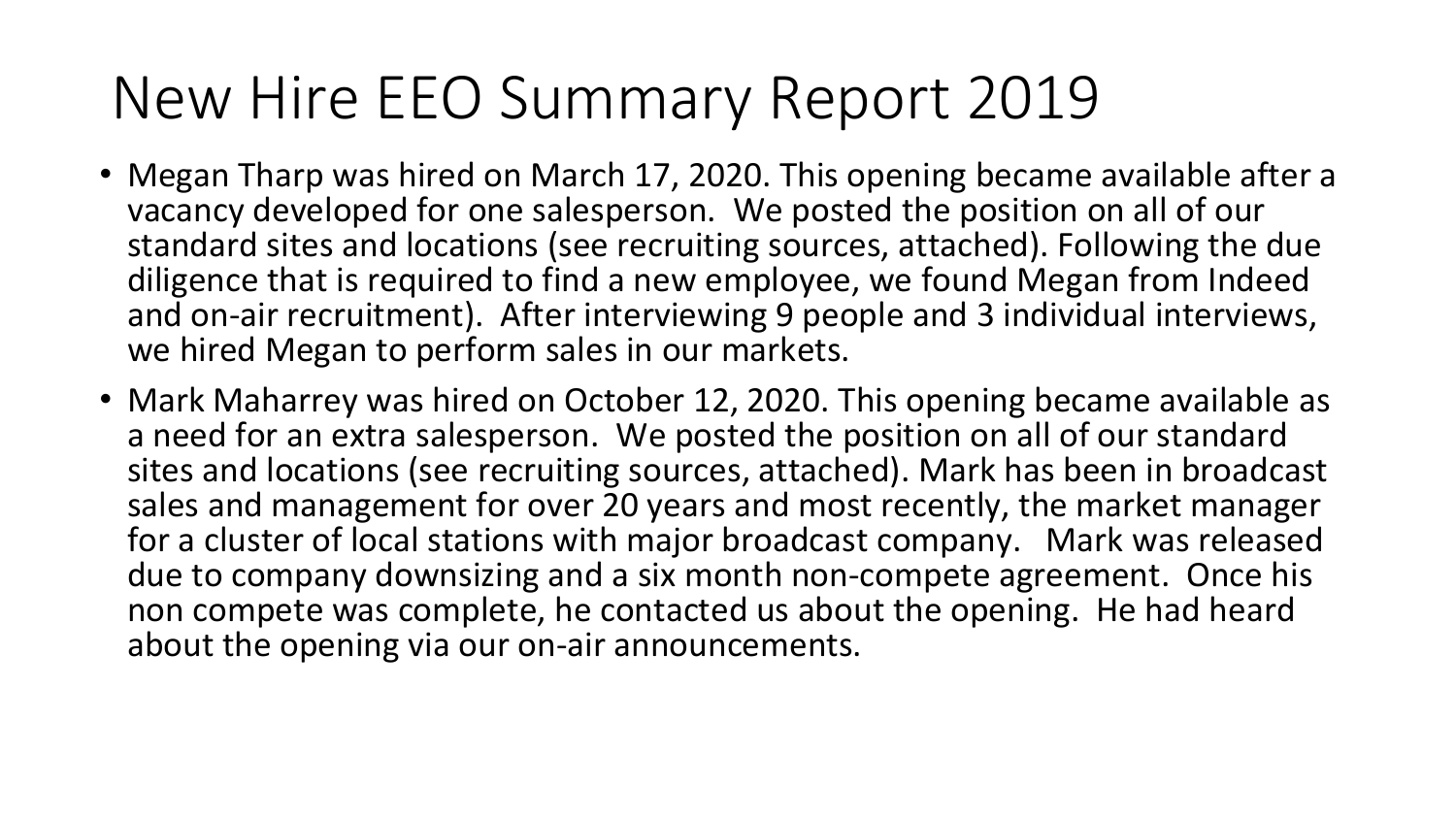## Job Fairs 2020

- During a typical year, the stations of The Mississippi Radio Group participate in a minimum of Four (4) Job Fairs. These include but are not limited to those held on college campuses, sponsored by local business concerns and jobs fairs hosted by other broadcast entities.
- Due to the Covid-19 restrictions placed by local, state and federal guidelines, no "in person" job fairs were conducted in 2020 in the Mississippi Radio Group coverage area.